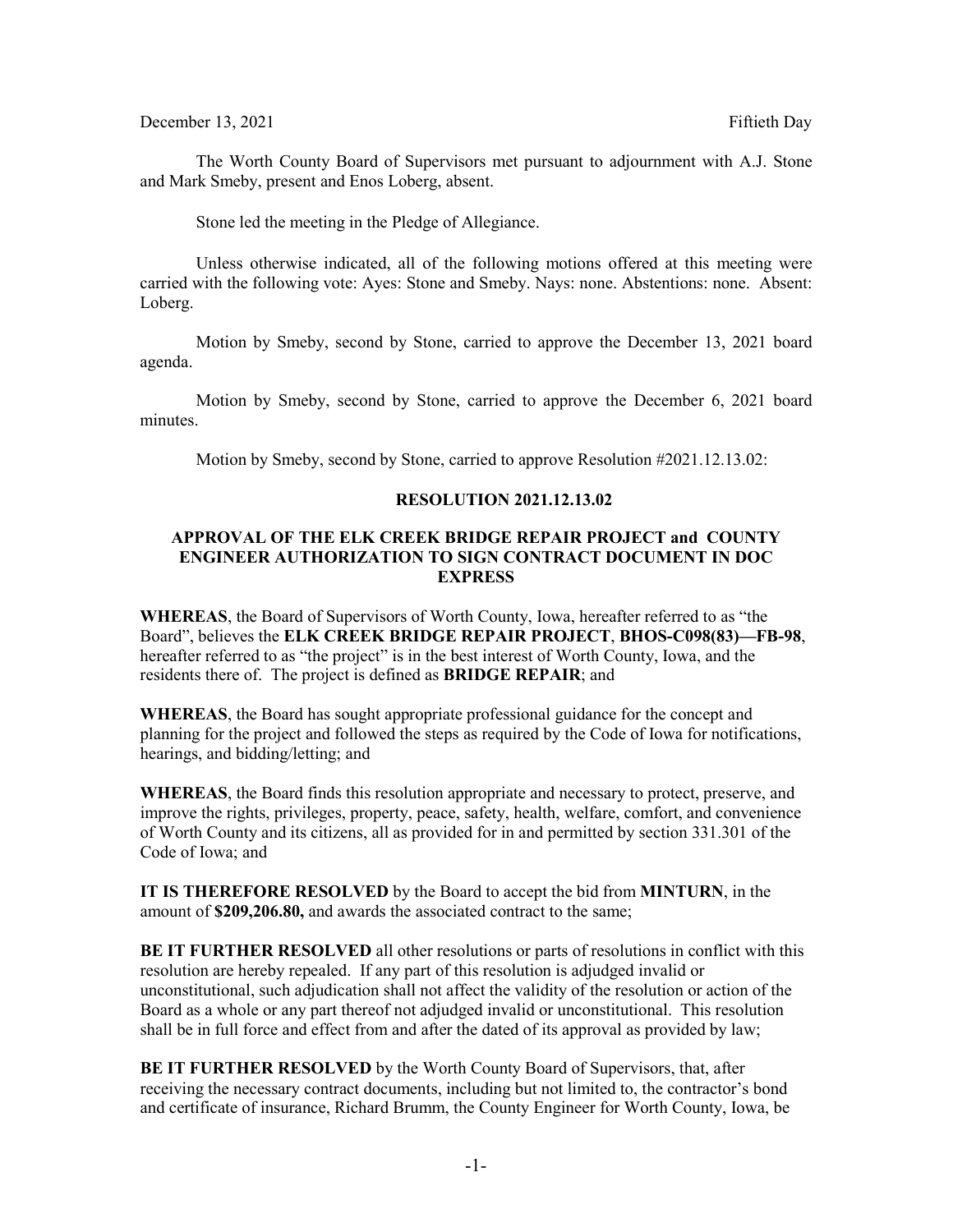and is hereby designated, authorized, and empowered on behalf of the Board of Supervisors of said County to execute the contracts in connection with the afore awarded construction project let through the DOT for this county.

Adopted this 13th day of December, 2021.

The vote on the resolution: Aye: Smeby, Stone Nay: N/A Abstain: N/A Absent: Loberg

AARON STONE Chair, Worth County Board of Supervisors

ATTEST: JACKI A. BACKHAUS Worth County Auditor

Motion by Smeby, second by Stone, carried to approve a letter to Xcel Energy releasing them from the Road Drainage Easment and Maintenance Agreement dated July 31, 2017 in regard to the county roads. However, if any issues arise with the county drainage systems that are a result of the wind tower construction, those costs will still be the obligation of Xcel Energy or the current owner.

Motion by Stone, second by Smeby, carried to approve drainage claims in the amount of \$7,970.00, as per the following schedule:

| Bennett L & Karen A Greene Family Trust U/A | <b>DD</b> 15    | <b>ROW</b>           | 1,080.00 |
|---------------------------------------------|-----------------|----------------------|----------|
| Bolton & Menk Inc                           | DD 24           | Prof Services        | 315.00   |
| Bolton & Menk Inc.                          | DD 11/Main A    | <b>Prof Services</b> | 315.00   |
| Bolton & Menk Inc.                          | DD 13 Open Main | <b>Prof Services</b> | 315.00   |
| Bolton & Menk Inc                           | DD 34/Main E    | <b>Prof Services</b> | 315.00   |
| Rognes Bros Excavating                      | DD 17/Lat 2Y    | Tile Repair          | 270.00   |
| Gary C Small                                | DD 15-ROW       | <b>ROW</b>           | 1,080.00 |
| Irl & Beverly Madsen                        | DD 15-ROW       | <b>ROW</b>           | 760.00   |
| Larry D Small                               | DD 15-ROW       | <b>ROW</b>           | 1,080.00 |
| Marcia L Grabinksi                          | DD 15-ROW       | <b>ROW</b>           | 1,080.00 |
| Scott Madsen                                | DD 15-ROW       | <b>ROW</b>           | 1,360.00 |
|                                             |                 | <b>Grand Total</b>   | 7,970.00 |

Motion by Stone, second by Smeby, carried to engage Mark Lindflott to complete the monitoring report for DD #21 West Main for the remaining four years including this year. Payment will be \$32.00/hour for his time as recommended by Bolton & Menk, Inc.

Motion by Smeby, second by Stone, carried to approve claims in the amount of \$59,309.41, as per the following schedule: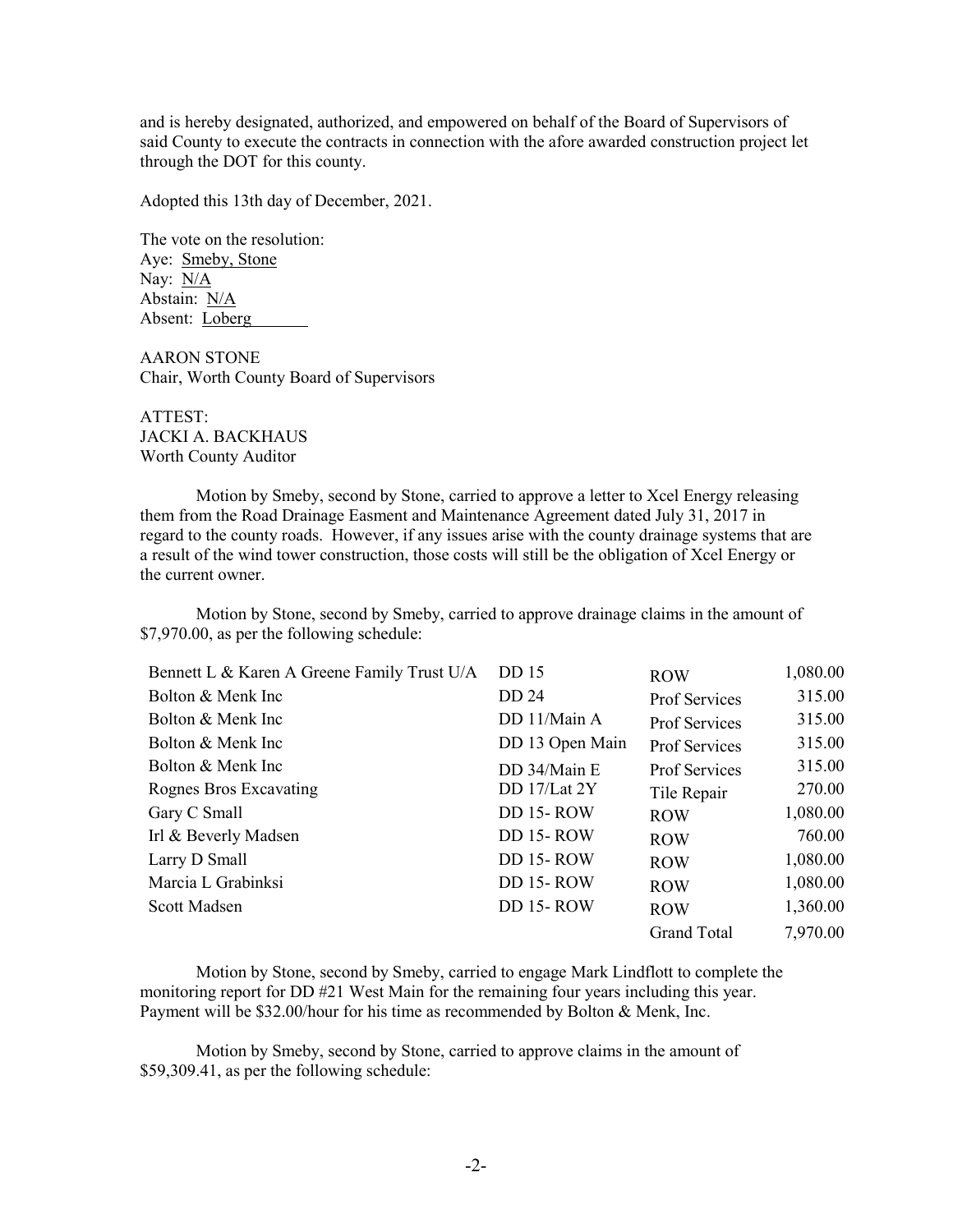| A & I Auto Body Inc                     | Service-Phd        | 64.81    |
|-----------------------------------------|--------------------|----------|
| A-Best Sew & Vac Inc                    | Supplies-Gsr       | 155.94   |
| Advanced Drainage Sys Inc               | Supplies-Eng       | 300.83   |
| At&T Mobility                           | Service-Shf        | 1,594.56 |
| <b>Austin Office Products</b>           | Supplies-Shf       | 60.18    |
| <b>Bcn</b> Telecom                      | Service-Gsr        | 91.61    |
| <b>Buscher Bros Corp</b>                | Service-Gsr        | 1,753.10 |
| Carquest Auto Parts Inc                 | Parts-Eng          | 1,589.78 |
| Cintas Corporation                      | Service-Eng        | 351.50   |
| City Of Fertile                         | Rutf-Eng           | 1,332.73 |
| City Of Grafton                         | Rutf-Eng           | 752.51   |
| City Of Hanlontown                      | Rutf-Eng           | 325.32   |
| City Of Joice                           | Rutf-Eng           | 895.44   |
| City Of Kensett                         | Rutf-Eng           | 461.12   |
| City Of Manly                           | Service-Eng        | 51.00    |
| City Of Northwood                       | Service-Gsr        | 531.43   |
| Culligan Of Mason City                  | Service-Shf        | 80.50    |
| Dick's Place Body & Tow                 | Service-Shf        | 275.00   |
| Falkstone Llc                           | Rock-Eng           | 158.77   |
| Fallgatter's Market Inc                 | Supplies-Shf       | 591.68   |
| Five Star Cooperative                   | Fuel-Eng           | 109.08   |
| <b>Frank Stearns</b>                    | Service-Mex        | 675.00   |
| Greve Law Office                        | Rent & Payroll-Aty | 6,243.58 |
| Grp & Associates Inc                    | Service-Phd        | 36.00    |
| <b>Heartland Power Coop</b>             | Service-Wwt        | 3,382.83 |
| Huber Supply Co Inc                     | Service-Eng        | 187.26   |
| Ia Dept Of Agriculture                  | Levy-Taxes         | 1,024.46 |
| Ia Dept Of Public Safety                | Service-Shf        | 1,915.50 |
| Jacki Backhaus                          | Edu-Aud            | 291.20   |
| Jennifer Skellenger                     | Reimb-Aty          | 8.70     |
| Kelly Hardware                          | Supplies-Gsr       | 321.53   |
| Krystal Thompson                        | Mileage-Drng       | 123.20   |
| Lexisnexis                              | Service-Aty        | 177.00   |
| Mason City Red Power, Inc.              | Supplies-Con       | 512.89   |
| Mercyone North Iowa Occupational Health | Service-Phd        | 203.00   |
| Midwest Acutech Llc                     | Service-Phd        | 300.00   |
| Murphy Tractor & Equipment              | Service-Eng        | 487.77   |
| Nassco Inc.                             | Supplies-Gsr       | 119.79   |
| Northstar Powersports & Marine          | Service-Con        | 215.00   |
| Northwood Anchor Inc                    | Service-Phd        | 761.65   |
| Ram Systems                             | Service-Phd        | 720.00   |
| Reinhart Food Service Llc               | Supplies-Shf       | 398.90   |
| Shred Right                             | Service-Phd        | 47.93    |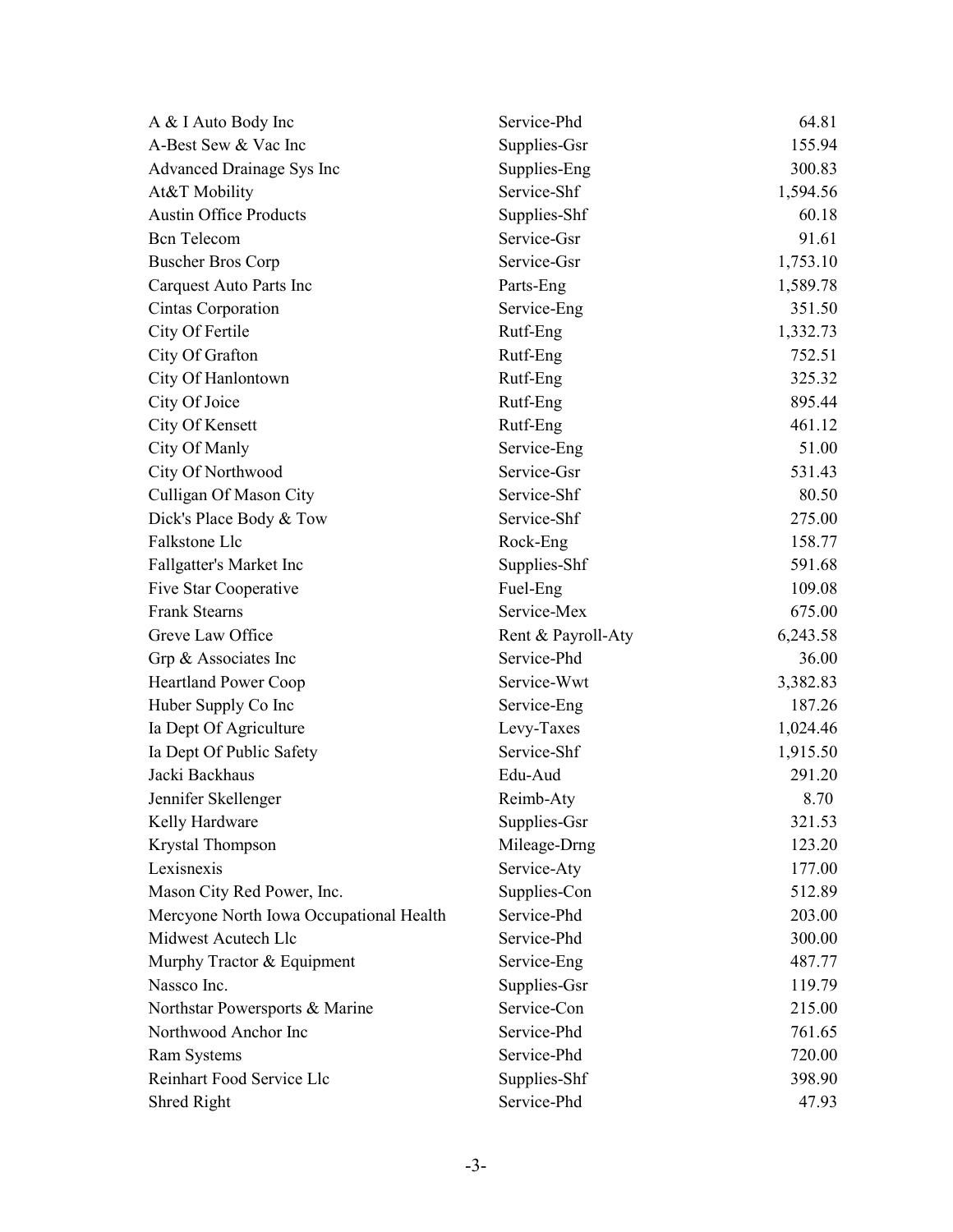| Singelstad's Hardware         | Supplies-Eng       | 91.32     |
|-------------------------------|--------------------|-----------|
| The Sidwell Company           | Service-Dap        | 1,801.80  |
| Thrifty White Pharmacy        | Supplies-Shf       | 21.18     |
| <b>Trading Post</b>           | Supplies-Con       | 87.97     |
| Verizon Wireless              | Service-Ema        | 40.01     |
| Visa                          | Service-Dap        | 2,972.86  |
| Wex Bank                      | Service-Tra        | 1,621.94  |
| Winnebago Coop Telephone Assn | Service-Gsr        | 3,132.29  |
| Worth County Engineer         | Fuel-Shf           | 11,783.89 |
| Worth Lumber Co               | Supplies-Eng       | 133.83    |
| Ziegler Inc                   | Service-Eng        | 7,942.24  |
|                               | <b>Grand Total</b> | 59,309.41 |

Motion by Smeby, second by Stone, carried to approve the sheriff and clerk of court's monthly reports.

Motion by Smeby, second by Stone, carried to approve the salary change for Justin North at \$55,973.13/year as submitted by the sheriff.

Motion by Stone, second by Smeby, carried to acknowledge receipt of the Second Judicial District's annual report – FY21.

Motion by Stone, second by Smeby, carried to approve a letter of support and contribution of \$1,500 to the Shellrock Watershed Management Authority.

Motion by Smeby, second by Stone, carried to approve Resolution 2021.12.13.1:

## **RESOLUTION TO APPROVE WORTH COUNTY PARTICIPATING IN THE NATIONAL OPIOIDS SETTLEMENT**

#### **Worth County**

## **Resolution No. 2021.12.13.1**

WHEREAS, the Worth County Board of Supervisors decided to participate in the National Opioids law suit; and,

WHEREAS, a settlement to resolve the same has been reached, titled the Janssen Opioid Settlement; and,

WHEREAS, the settlement requires an authorized signature to execute the agreement and the Worth County Attorney has been acting as point person in this matter.

NOW, THEREFORE, BE IT RESOLVED by the Worth County Board of Supervisors that they designate Jeffrey H. Greve, the Worth County Attorney to execute any documents required for Worth County, Iowa to participate in the settlement.

Dated this 13<sup>th</sup> day of December, 2021.

Aaron Stone, Chairperson Worth County Board of Supervisors

ATTEST: Jacki A. Backhaus, Worth County Auditor